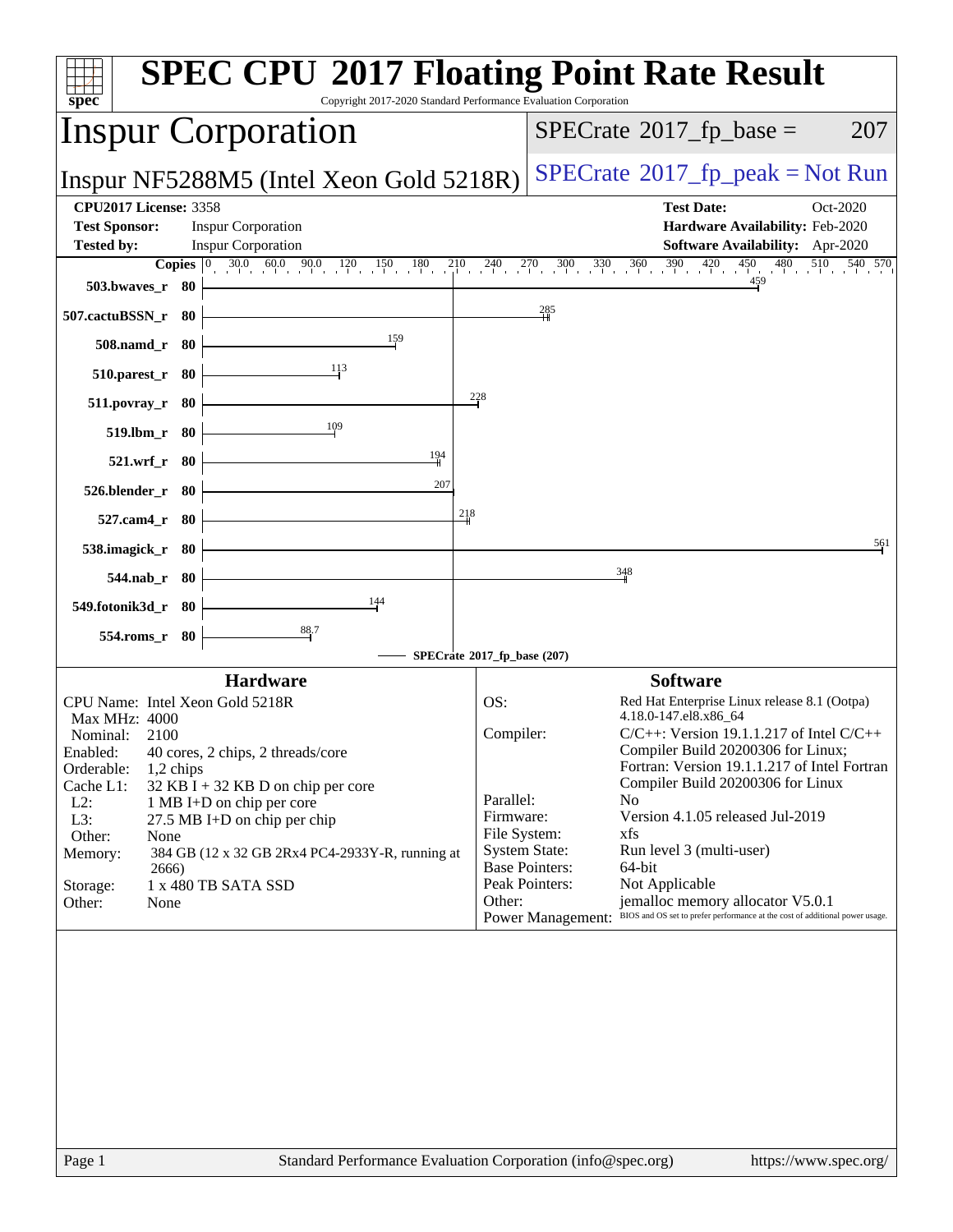| <b>SPEC CPU®2017 Floating Point Rate Result</b><br>Copyright 2017-2020 Standard Performance Evaluation Corporation<br>$spec^*$                                                                                                                     |                                               |                           |       |                |       |                      |                                         |               |                |                   |                |              |                                 |              |
|----------------------------------------------------------------------------------------------------------------------------------------------------------------------------------------------------------------------------------------------------|-----------------------------------------------|---------------------------|-------|----------------|-------|----------------------|-----------------------------------------|---------------|----------------|-------------------|----------------|--------------|---------------------------------|--------------|
|                                                                                                                                                                                                                                                    | <b>Inspur Corporation</b>                     |                           |       |                |       |                      | $SPECrate^{\circledast}2017$ _fp_base = |               |                |                   |                |              | 207                             |              |
| $SPECrate@2017_fp\_peak = Not Run$<br>Inspur NF5288M5 (Intel Xeon Gold 5218R)                                                                                                                                                                      |                                               |                           |       |                |       |                      |                                         |               |                |                   |                |              |                                 |              |
| <b>CPU2017 License: 3358</b>                                                                                                                                                                                                                       |                                               |                           |       |                |       |                      |                                         |               |                | <b>Test Date:</b> |                |              | Oct-2020                        |              |
| <b>Test Sponsor:</b>                                                                                                                                                                                                                               |                                               | <b>Inspur Corporation</b> |       |                |       |                      |                                         |               |                |                   |                |              | Hardware Availability: Feb-2020 |              |
| <b>Tested by:</b>                                                                                                                                                                                                                                  |                                               | <b>Inspur Corporation</b> |       |                |       |                      |                                         |               |                |                   |                |              | Software Availability: Apr-2020 |              |
|                                                                                                                                                                                                                                                    |                                               |                           |       |                |       | <b>Results Table</b> |                                         |               |                |                   |                |              |                                 |              |
|                                                                                                                                                                                                                                                    |                                               |                           |       | <b>Base</b>    |       |                      |                                         |               |                |                   | <b>Peak</b>    |              |                                 |              |
| <b>Benchmark</b>                                                                                                                                                                                                                                   | <b>Copies</b>                                 | <b>Seconds</b>            | Ratio | <b>Seconds</b> | Ratio | <b>Seconds</b>       | Ratio                                   | <b>Copies</b> | <b>Seconds</b> | <b>Ratio</b>      | <b>Seconds</b> | <b>Ratio</b> | <b>Seconds</b>                  | <b>Ratio</b> |
| 503.bwaves_r                                                                                                                                                                                                                                       | 80                                            | 1748                      | 459   | 1750           | 458   | 1749                 | 459                                     |               |                |                   |                |              |                                 |              |
| 507.cactuBSSN_r                                                                                                                                                                                                                                    | 80                                            | 360                       | 281   | 354            | 286   | 356                  | 285                                     |               |                |                   |                |              |                                 |              |
| 508.namd r                                                                                                                                                                                                                                         | 80                                            | 478                       | 159   | 477            | 159   | 477                  | 159                                     |               |                |                   |                |              |                                 |              |
| 510.parest_r                                                                                                                                                                                                                                       | 80                                            | 1861                      | 112   | 1852           | 113   | 1858                 | 113                                     |               |                |                   |                |              |                                 |              |
| 511.povray_r                                                                                                                                                                                                                                       | 80                                            | 821                       | 228   | 821            | 228   | 822                  | 227                                     |               |                |                   |                |              |                                 |              |
| 519.lbm_r                                                                                                                                                                                                                                          | 80                                            | 773                       | 109   | 774            | 109   | 774                  | 109                                     |               |                |                   |                |              |                                 |              |
| $521.wrf_r$                                                                                                                                                                                                                                        | 80                                            | 924                       | 194   | 915            | 196   | 924                  | 194                                     |               |                |                   |                |              |                                 |              |
| 526.blender_r                                                                                                                                                                                                                                      | 80                                            | 590                       | 207   | 588            | 207   | 589                  | 207                                     |               |                |                   |                |              |                                 |              |
| 527.cam4 r                                                                                                                                                                                                                                         | 80                                            | 641                       | 218   | 640            | 218   | 635                  | 220                                     |               |                |                   |                |              |                                 |              |
| 538.imagick_r                                                                                                                                                                                                                                      | 80                                            | 355                       | 561   | 354            | 561   | 354                  | 562                                     |               |                |                   |                |              |                                 |              |
| 544.nab r                                                                                                                                                                                                                                          | 80                                            | 385                       | 350   | 386            | 348   | 387                  | 348                                     |               |                |                   |                |              |                                 |              |
| 549.fotonik3d_r                                                                                                                                                                                                                                    | 80                                            | 2161                      | 144   | 2167           | 144   | 2169                 | 144                                     |               |                |                   |                |              |                                 |              |
| 554.roms_r                                                                                                                                                                                                                                         | 80                                            | 1438                      | 88.4  | 1434           | 88.7  | 1428                 | 89.0                                    |               |                |                   |                |              |                                 |              |
|                                                                                                                                                                                                                                                    | $SPECrate$ <sup>®</sup> 2017_fp_base =<br>207 |                           |       |                |       |                      |                                         |               |                |                   |                |              |                                 |              |
|                                                                                                                                                                                                                                                    | $SPECTate@2017_fp\_peak = Not Run$            |                           |       |                |       |                      |                                         |               |                |                   |                |              |                                 |              |
| Results appear in the order in which they were run. Bold underlined text indicates a median measurement.                                                                                                                                           |                                               |                           |       |                |       |                      |                                         |               |                |                   |                |              |                                 |              |
| <b>Compiler Notes</b><br>The inconsistent Compiler version information under Compiler Version section is due to a discrepancy in Intel Compiler.<br>The correct version of C/C++ compiler is: Version 19.1.1.217 Build 20200306 Compiler for Linux |                                               |                           |       |                |       |                      |                                         |               |                |                   |                |              |                                 |              |

#### **[Submit Notes](http://www.spec.org/auto/cpu2017/Docs/result-fields.html#SubmitNotes)**

The correct version of Fortran compiler is: Version 19.1.1.217 Build 20200306 Compiler for Linux

 The numactl mechanism was used to bind copies to processors. The config file option 'submit' was used to generate numactl commands to bind each copy to a specific processor. For details, please see the config file.

## **[Operating System Notes](http://www.spec.org/auto/cpu2017/Docs/result-fields.html#OperatingSystemNotes)**

 Stack size set to unlimited using "ulimit -s unlimited" SCALING\_GOVERNOR set to Performance

## **[Environment Variables Notes](http://www.spec.org/auto/cpu2017/Docs/result-fields.html#EnvironmentVariablesNotes)**

Environment variables set by runcpu before the start of the run: LD\_LIBRARY\_PATH = "/home/CPU2017/lib/intel64:/home/CPU2017/je5.0.1-64" MALLOC\_CONF = "retain:true"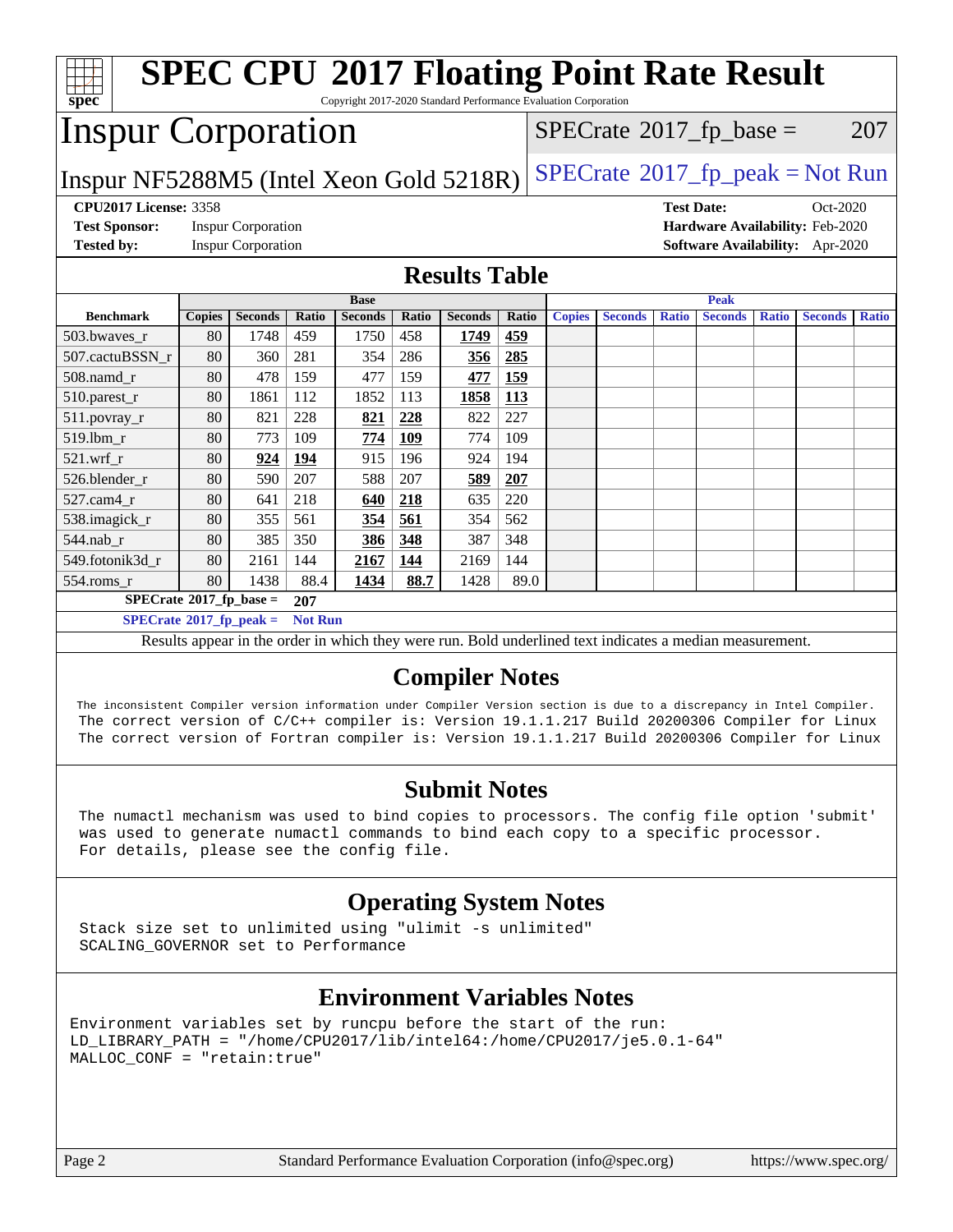| <b>SPEC CPU®2017 Floating Point Rate Result</b><br>spec<br>Copyright 2017-2020 Standard Performance Evaluation Corporation                                                                                                                                                                                                                                                                                                                                                                                                                                                                                                                                                                                                                                                                                                                                                                                                                                                                                                                                                                                         |                                                                                                     |
|--------------------------------------------------------------------------------------------------------------------------------------------------------------------------------------------------------------------------------------------------------------------------------------------------------------------------------------------------------------------------------------------------------------------------------------------------------------------------------------------------------------------------------------------------------------------------------------------------------------------------------------------------------------------------------------------------------------------------------------------------------------------------------------------------------------------------------------------------------------------------------------------------------------------------------------------------------------------------------------------------------------------------------------------------------------------------------------------------------------------|-----------------------------------------------------------------------------------------------------|
| <b>Inspur Corporation</b>                                                                                                                                                                                                                                                                                                                                                                                                                                                                                                                                                                                                                                                                                                                                                                                                                                                                                                                                                                                                                                                                                          | $SPECTate$ <sup>®</sup> 2017_fp_base =<br>207                                                       |
| Inspur NF5288M5 (Intel Xeon Gold 5218R)                                                                                                                                                                                                                                                                                                                                                                                                                                                                                                                                                                                                                                                                                                                                                                                                                                                                                                                                                                                                                                                                            | $SPECTate@2017fr peak = Not Run$                                                                    |
| <b>CPU2017 License: 3358</b><br><b>Test Sponsor:</b><br><b>Inspur Corporation</b><br><b>Tested by:</b><br><b>Inspur Corporation</b>                                                                                                                                                                                                                                                                                                                                                                                                                                                                                                                                                                                                                                                                                                                                                                                                                                                                                                                                                                                | <b>Test Date:</b><br>Oct-2020<br>Hardware Availability: Feb-2020<br>Software Availability: Apr-2020 |
| <b>General Notes</b>                                                                                                                                                                                                                                                                                                                                                                                                                                                                                                                                                                                                                                                                                                                                                                                                                                                                                                                                                                                                                                                                                               |                                                                                                     |
| Binaries compiled on a system with 1x Intel Core i9-7980XE CPU + 64GB RAM<br>memory using Redhat Enterprise Linux 8.0<br>Transparent Huge Pages enabled by default<br>Prior to runcpu invocation<br>Filesystem page cache synced and cleared with:<br>sync; echo 3><br>/proc/sys/vm/drop_caches<br>runcpu command invoked through numactl i.e.:<br>numactl --interleave=all runcpu <etc><br/>NA: The test sponsor attests, as of date of publication, that CVE-2017-5754 (Meltdown)<br/>is mitigated in the system as tested and documented.<br/>Yes: The test sponsor attests, as of date of publication, that CVE-2017-5753 (Spectre variant 1)<br/>is mitigated in the system as tested and documented.<br/>Yes: The test sponsor attests, as of date of publication, that CVE-2017-5715 (Spectre variant 2)<br/>is mitigated in the system as tested and documented.<br/>jemalloc, a general purpose malloc implementation<br/>built with the RedHat Enterprise 7.5,<br/>and the system compiler gcc 4.8.5;<br/>sources available from jemalloc.net or<br/>https://github.com/jemalloc/jemalloc/releases</etc> |                                                                                                     |
| <b>Platform Notes</b>                                                                                                                                                                                                                                                                                                                                                                                                                                                                                                                                                                                                                                                                                                                                                                                                                                                                                                                                                                                                                                                                                              |                                                                                                     |
| BIOS configuration:<br>ENERGY_PERF_BIAS_CFG mode set to Performance<br>Hardware Prefetch set to Disable<br>VT Support set to Disable<br>C1E Support set to Disable<br>IMC (Integrated memory controller) Interleaving set to 1-way<br>Sub NUMA Cluster (SNC) set to Enable<br>Sysinfo program /home/CPU2017/bin/sysinfo<br>Rev: r6365 of 2019-08-21 295195f888a3d7edb1e6e46a485a0011<br>running on localhost.localdomain Wed Oct 21 09:47:26 2020<br>SUT (System Under Test) info as seen by some common utilities.<br>For more information on this section, see<br>https://www.spec.org/cpu2017/Docs/config.html#sysinfo<br>From /proc/cpuinfo<br>model name: $Intel(R)$ Xeon $(R)$ Gold 5218R CPU @ 2.10GHz<br>"physical id"s (chips)<br>2                                                                                                                                                                                                                                                                                                                                                                       |                                                                                                     |
| 80 "processors"<br>cores, siblings (Caution: counting these is hw and system dependent. The following<br>excerpts from /proc/cpuinfo might not be reliable. Use with caution.)                                                                                                                                                                                                                                                                                                                                                                                                                                                                                                                                                                                                                                                                                                                                                                                                                                                                                                                                     |                                                                                                     |
| (Continued on next page)                                                                                                                                                                                                                                                                                                                                                                                                                                                                                                                                                                                                                                                                                                                                                                                                                                                                                                                                                                                                                                                                                           |                                                                                                     |
| Standard Performance Evaluation Corporation (info@spec.org)<br>Page 3                                                                                                                                                                                                                                                                                                                                                                                                                                                                                                                                                                                                                                                                                                                                                                                                                                                                                                                                                                                                                                              | https://www.spec.org/                                                                               |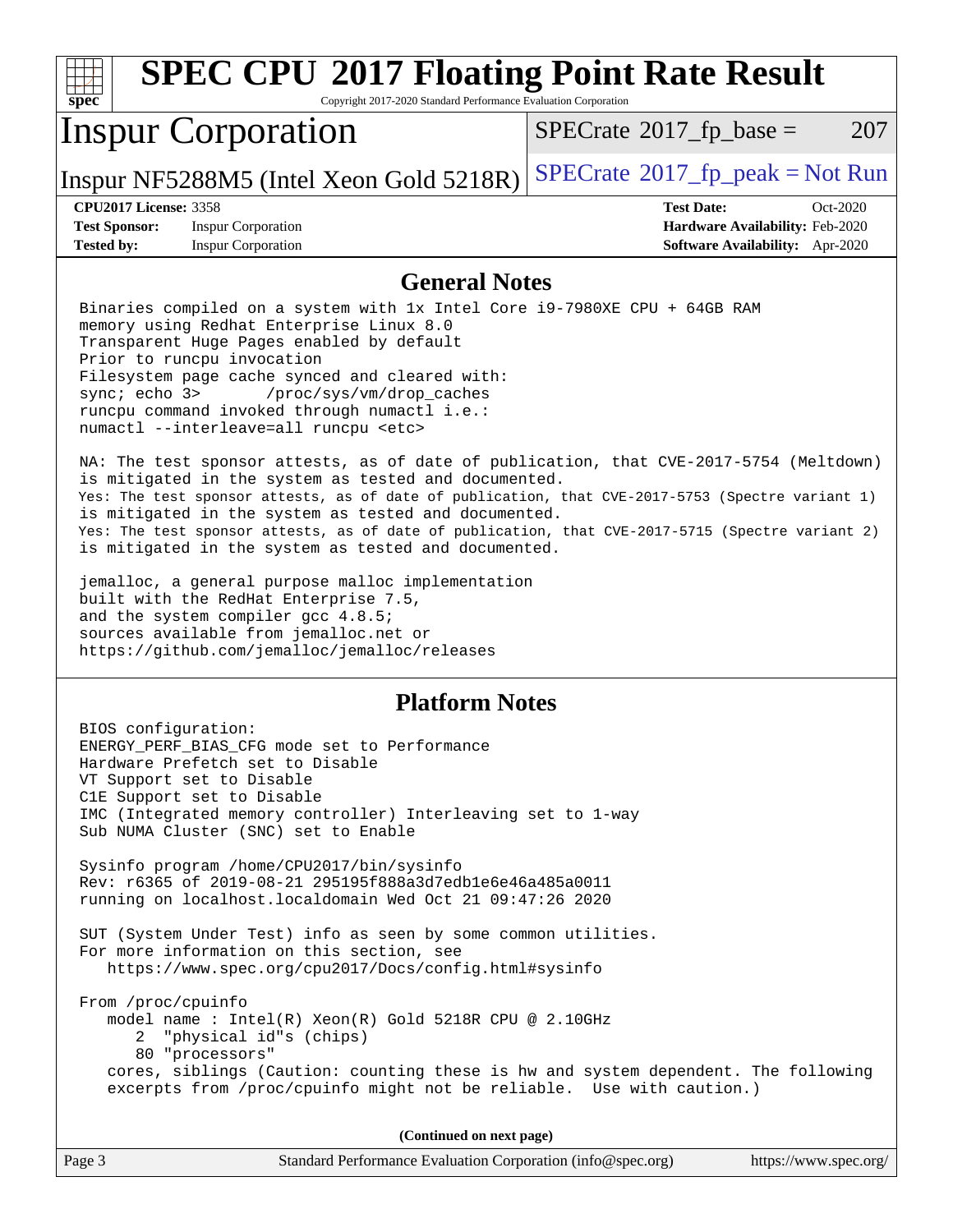| <b>SPEC CPU®2017 Floating Point Rate Result</b><br>Copyright 2017-2020 Standard Performance Evaluation Corporation<br>$spec^*$                                                                                                                                                                                                                                                                                                                                                                                                                                                                                                                                                                                                                                                                                                                                                                                                                                                                                                                                                                                                                                                                                                                                                                                                                                                                                                                                                                                                                                                                                                                                                                                                                                                                                                                                  |                                                                                                                                                                                           |
|-----------------------------------------------------------------------------------------------------------------------------------------------------------------------------------------------------------------------------------------------------------------------------------------------------------------------------------------------------------------------------------------------------------------------------------------------------------------------------------------------------------------------------------------------------------------------------------------------------------------------------------------------------------------------------------------------------------------------------------------------------------------------------------------------------------------------------------------------------------------------------------------------------------------------------------------------------------------------------------------------------------------------------------------------------------------------------------------------------------------------------------------------------------------------------------------------------------------------------------------------------------------------------------------------------------------------------------------------------------------------------------------------------------------------------------------------------------------------------------------------------------------------------------------------------------------------------------------------------------------------------------------------------------------------------------------------------------------------------------------------------------------------------------------------------------------------------------------------------------------|-------------------------------------------------------------------------------------------------------------------------------------------------------------------------------------------|
| <b>Inspur Corporation</b>                                                                                                                                                                                                                                                                                                                                                                                                                                                                                                                                                                                                                                                                                                                                                                                                                                                                                                                                                                                                                                                                                                                                                                                                                                                                                                                                                                                                                                                                                                                                                                                                                                                                                                                                                                                                                                       | $SPECrate^{\circ}2017$ _fp_base =<br>207                                                                                                                                                  |
| Inspur NF5288M5 (Intel Xeon Gold 5218R)                                                                                                                                                                                                                                                                                                                                                                                                                                                                                                                                                                                                                                                                                                                                                                                                                                                                                                                                                                                                                                                                                                                                                                                                                                                                                                                                                                                                                                                                                                                                                                                                                                                                                                                                                                                                                         | $SPECrate^{\circ}2017$ fp peak = Not Run                                                                                                                                                  |
| <b>CPU2017 License: 3358</b><br><b>Test Sponsor:</b><br><b>Inspur Corporation</b><br><b>Tested by:</b><br><b>Inspur Corporation</b>                                                                                                                                                                                                                                                                                                                                                                                                                                                                                                                                                                                                                                                                                                                                                                                                                                                                                                                                                                                                                                                                                                                                                                                                                                                                                                                                                                                                                                                                                                                                                                                                                                                                                                                             | <b>Test Date:</b><br>Oct-2020<br>Hardware Availability: Feb-2020<br><b>Software Availability:</b> Apr-2020                                                                                |
| <b>Platform Notes (Continued)</b>                                                                                                                                                                                                                                                                                                                                                                                                                                                                                                                                                                                                                                                                                                                                                                                                                                                                                                                                                                                                                                                                                                                                                                                                                                                                                                                                                                                                                                                                                                                                                                                                                                                                                                                                                                                                                               |                                                                                                                                                                                           |
| cpu cores : 20<br>siblings : 40<br>physical 0: cores 0 1 2 3 4 8 9 10 11 12 16 17 18 19 20 24 25 26 27 28<br>physical 1: cores 0 1 2 3 4 8 9 10 11 12 16 17 18 19 20 24 25 26 27 28                                                                                                                                                                                                                                                                                                                                                                                                                                                                                                                                                                                                                                                                                                                                                                                                                                                                                                                                                                                                                                                                                                                                                                                                                                                                                                                                                                                                                                                                                                                                                                                                                                                                             |                                                                                                                                                                                           |
| From 1scpu:<br>Architecture:<br>x86_64<br>$32$ -bit, $64$ -bit<br>$CPU$ op-mode( $s$ ):<br>Little Endian<br>Byte Order:<br>CPU(s):<br>80<br>On-line CPU(s) list: $0-79$<br>Thread(s) per core:<br>2<br>Core(s) per socket:<br>20<br>2<br>Socket(s):<br>NUMA $node(s):$<br>4<br>Vendor ID:<br>GenuineIntel<br>CPU family:<br>6<br>Model:<br>85<br>Model name:<br>$Intel(R) Xeon(R) Gold 5218R CPU @ 2.10GHz$<br>7<br>Stepping:<br>CPU MHz:<br>3680.558<br>4000.0000<br>$CPU$ max $MHz$ :<br>CPU min MHz:<br>800.0000<br>BogoMIPS:<br>4200.00<br>Virtualization:<br>$VT - x$<br>L1d cache:<br>32K<br>32K<br>Lli cache:<br>$L2$ cache:<br>1024K<br>L3 cache:<br>28160K<br>NUMA node0 CPU(s):<br>$0-2, 5, 6, 10-12, 15, 16, 40-42, 45, 46, 50-52, 55, 56$<br>NUMA nodel CPU(s):<br>3, 4, 7-9, 13, 14, 17-19, 43, 44, 47-49, 53, 54, 57-59<br>NUMA node2 CPU(s):<br>NUMA node3 CPU(s):<br>Flags:<br>pat pse36 clflush dts acpi mmx fxsr sse sse2 ss ht tm pbe syscall nx pdpelgb rdtscp<br>lm constant_tsc art arch_perfmon pebs bts rep_good nopl xtopology nonstop_tsc cpuid<br>aperfmperf pni pclmulqdq dtes64 monitor ds_cpl vmx smx est tm2 ssse3 sdbg fma cx16<br>xtpr pdcm pcid dca sse4_1 sse4_2 x2apic movbe popcnt tsc_deadline_timer aes xsave<br>avx f16c rdrand lahf_lm abm 3dnowprefetch cpuid_fault epb cat_13 cdp_13<br>invpcid_single intel_ppin ssbd mba ibrs ibpb stibp ibrs_enhanced tpr_shadow vnmi<br>flexpriority ept vpid fsgsbase tsc_adjust bmil hle avx2 smep bmi2 erms invpcid rtm<br>cqm mpx rdt_a avx512f avx512dq rdseed adx smap clflushopt clwb intel_pt avx512cd<br>avx512bw avx512vl xsaveopt xsavec xgetbvl xsaves cqm_llc cqm_occup_llc cqm_mbm_total<br>cqm_mbm_local dtherm ida arat pln pts hwp hwp_act_window hwp_epp hwp_pkg_req pku<br>ospke avx512_vnni md_clear flush_l1d arch_capabilities<br>/proc/cpuinfo cache data | 20-22, 25, 26, 30-32, 35, 36, 60-62, 65, 66, 70-72, 75, 76<br>23, 24, 27-29, 33, 34, 37-39, 63, 64, 67-69, 73, 74, 77-79<br>fpu vme de pse tsc msr pae mce cx8 apic sep mtrr pge mca cmov |
| (Continued on next page)                                                                                                                                                                                                                                                                                                                                                                                                                                                                                                                                                                                                                                                                                                                                                                                                                                                                                                                                                                                                                                                                                                                                                                                                                                                                                                                                                                                                                                                                                                                                                                                                                                                                                                                                                                                                                                        |                                                                                                                                                                                           |
| Page 4<br>Standard Performance Evaluation Corporation (info@spec.org)                                                                                                                                                                                                                                                                                                                                                                                                                                                                                                                                                                                                                                                                                                                                                                                                                                                                                                                                                                                                                                                                                                                                                                                                                                                                                                                                                                                                                                                                                                                                                                                                                                                                                                                                                                                           | https://www.spec.org/                                                                                                                                                                     |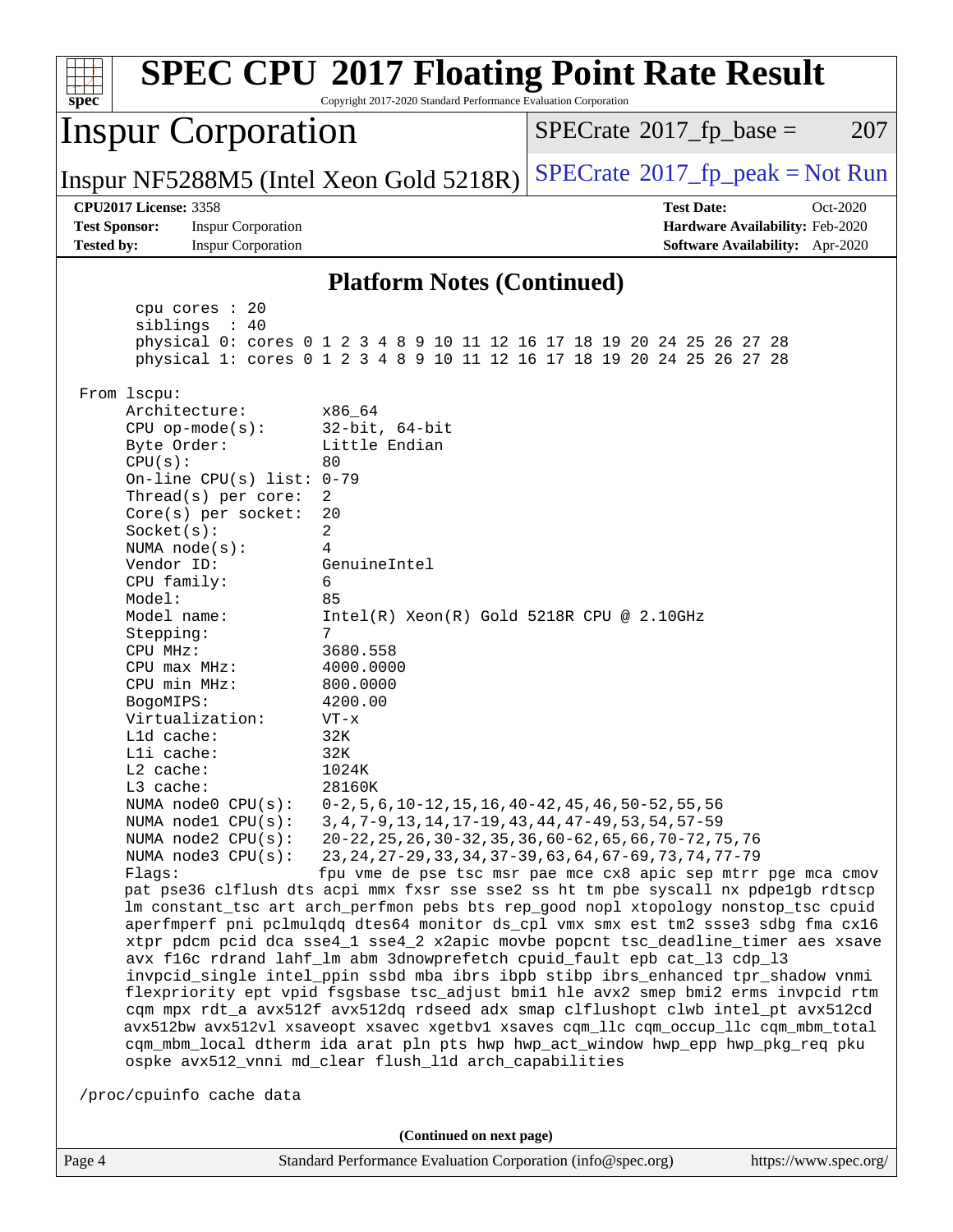| <b>SPEC CPU®2017 Floating Point Rate Result</b><br>Copyright 2017-2020 Standard Performance Evaluation Corporation<br>$spec^*$                                                                                                                                                                                                                                                                                                                                                                                                                                                                                                                                                                                                                                                                                                                                                                                                                                                                                                                                                                                                                                                                                                                                                                                                                                                                                                                                                                                                                        |                                                                                                     |
|-------------------------------------------------------------------------------------------------------------------------------------------------------------------------------------------------------------------------------------------------------------------------------------------------------------------------------------------------------------------------------------------------------------------------------------------------------------------------------------------------------------------------------------------------------------------------------------------------------------------------------------------------------------------------------------------------------------------------------------------------------------------------------------------------------------------------------------------------------------------------------------------------------------------------------------------------------------------------------------------------------------------------------------------------------------------------------------------------------------------------------------------------------------------------------------------------------------------------------------------------------------------------------------------------------------------------------------------------------------------------------------------------------------------------------------------------------------------------------------------------------------------------------------------------------|-----------------------------------------------------------------------------------------------------|
| <b>Inspur Corporation</b>                                                                                                                                                                                                                                                                                                                                                                                                                                                                                                                                                                                                                                                                                                                                                                                                                                                                                                                                                                                                                                                                                                                                                                                                                                                                                                                                                                                                                                                                                                                             | $SPECrate^{\circ}2017$ _fp_base =<br>207                                                            |
| Inspur NF5288M5 (Intel Xeon Gold 5218R)                                                                                                                                                                                                                                                                                                                                                                                                                                                                                                                                                                                                                                                                                                                                                                                                                                                                                                                                                                                                                                                                                                                                                                                                                                                                                                                                                                                                                                                                                                               | $SPECTate@2017fr peak = Not Run$                                                                    |
| <b>CPU2017 License: 3358</b><br><b>Test Sponsor:</b><br><b>Inspur Corporation</b><br><b>Tested by:</b><br><b>Inspur Corporation</b>                                                                                                                                                                                                                                                                                                                                                                                                                                                                                                                                                                                                                                                                                                                                                                                                                                                                                                                                                                                                                                                                                                                                                                                                                                                                                                                                                                                                                   | <b>Test Date:</b><br>Oct-2020<br>Hardware Availability: Feb-2020<br>Software Availability: Apr-2020 |
| <b>Platform Notes (Continued)</b>                                                                                                                                                                                                                                                                                                                                                                                                                                                                                                                                                                                                                                                                                                                                                                                                                                                                                                                                                                                                                                                                                                                                                                                                                                                                                                                                                                                                                                                                                                                     |                                                                                                     |
| cache size : 28160 KB                                                                                                                                                                                                                                                                                                                                                                                                                                                                                                                                                                                                                                                                                                                                                                                                                                                                                                                                                                                                                                                                                                                                                                                                                                                                                                                                                                                                                                                                                                                                 |                                                                                                     |
| From numactl --hardware WARNING: a numactl 'node' might or might not correspond to a<br>physical chip.<br>$available: 4 nodes (0-3)$<br>node 0 cpus: 0 1 2 5 6 10 11 12 15 16 40 41 42 45 46 50 51 52 55 56<br>node 0 size: 95372 MB<br>node 0 free: 88933 MB<br>node 1 cpus: 3 4 7 8 9 13 14 17 18 19 43 44 47 48 49 53 54 57 58 59<br>node 1 size: 96763 MB<br>node 1 free: 92517 MB<br>node 2 cpus: 20 21 22 25 26 30 31 32 35 36 60 61 62 65 66 70 71 72 75 76<br>node 2 size: 96738 MB<br>node 2 free: 92599 MB<br>node 3 cpus: 23 24 27 28 29 33 34 37 38 39 63 64 67 68 69 73 74 77 78 79<br>node 3 size: 96763 MB<br>node 3 free: 92622 MB<br>node distances:<br>$\mathbf{1}$<br>node<br>$\overline{0}$<br>2<br>3<br>0 :<br>10<br>11 21 21<br>10 21 21<br>1:11<br>2:<br>21<br>21 10 11<br>3:<br>21 11<br>21<br>10<br>From /proc/meminfo<br>MemTotal:<br>394893464 kB<br>HugePages_Total: 0<br>2048 kB<br>Hugepagesize:<br>From /etc/*release* /etc/*version*<br>os-release:<br>NAME="Red Hat Enterprise Linux"<br>VERSION="8.1 (Ootpa)"<br>ID="rhel"<br>ID_LIKE="fedora"<br>VERSION ID="8.1"<br>PLATFORM_ID="platform:el8"<br>PRETTY_NAME="Red Hat Enterprise Linux 8.1 (Ootpa)"<br>ANSI_COLOR="0;31"<br>redhat-release: Red Hat Enterprise Linux release 8.1 (Ootpa)<br>system-release: Red Hat Enterprise Linux release 8.1 (Ootpa)<br>system-release-cpe: cpe:/o:redhat:enterprise_linux:8.1:ga<br>uname $-a$ :<br>Linux localhost.localdomain 4.18.0-147.el8.x86_64 #1 SMP Thu Sep 26 15:52:44 UTC 2019<br>x86_64 x86_64 x86_64 GNU/Linux |                                                                                                     |
| (Continued on next page)                                                                                                                                                                                                                                                                                                                                                                                                                                                                                                                                                                                                                                                                                                                                                                                                                                                                                                                                                                                                                                                                                                                                                                                                                                                                                                                                                                                                                                                                                                                              |                                                                                                     |
| Standard Performance Evaluation Corporation (info@spec.org)<br>Page 5                                                                                                                                                                                                                                                                                                                                                                                                                                                                                                                                                                                                                                                                                                                                                                                                                                                                                                                                                                                                                                                                                                                                                                                                                                                                                                                                                                                                                                                                                 | https://www.spec.org/                                                                               |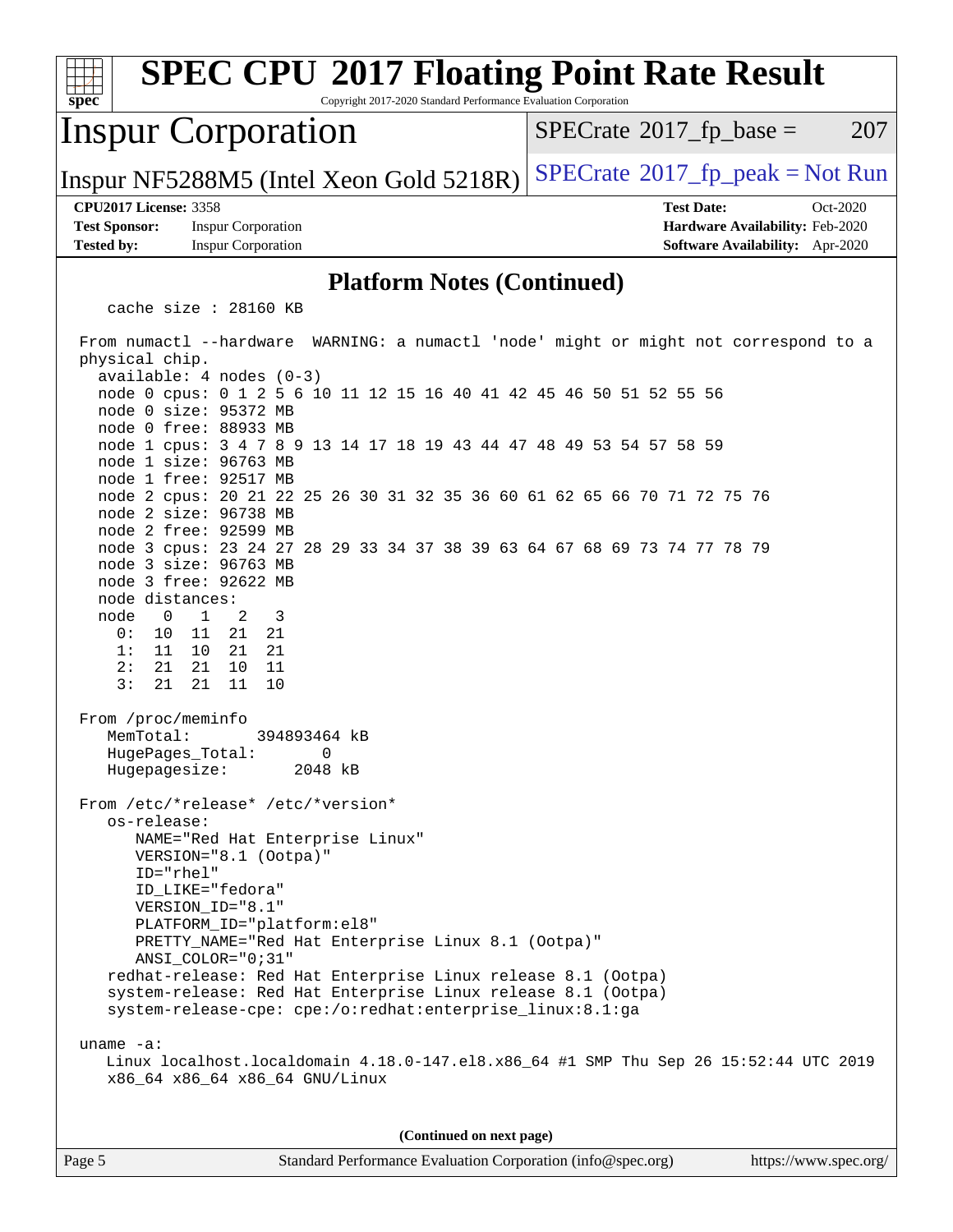| <b>SPEC CPU®2017 Floating Point Rate Result</b><br>Copyright 2017-2020 Standard Performance Evaluation Corporation<br>$s\overline{p}\overline{e}\overline{c}$                                                                                                                                                                                                                             |                                                                                                                                                                                                   |  |  |  |
|-------------------------------------------------------------------------------------------------------------------------------------------------------------------------------------------------------------------------------------------------------------------------------------------------------------------------------------------------------------------------------------------|---------------------------------------------------------------------------------------------------------------------------------------------------------------------------------------------------|--|--|--|
| <b>Inspur Corporation</b>                                                                                                                                                                                                                                                                                                                                                                 | 207<br>$SPECTate$ <sup>®</sup> 2017_fp_base =                                                                                                                                                     |  |  |  |
| Inspur NF5288M5 (Intel Xeon Gold 5218R)                                                                                                                                                                                                                                                                                                                                                   | $SPECrate^{\circ}2017$ [p_peak = Not Run                                                                                                                                                          |  |  |  |
| <b>CPU2017 License: 3358</b>                                                                                                                                                                                                                                                                                                                                                              | <b>Test Date:</b><br>Oct-2020                                                                                                                                                                     |  |  |  |
| <b>Test Sponsor:</b><br><b>Inspur Corporation</b><br><b>Tested by:</b><br><b>Inspur Corporation</b>                                                                                                                                                                                                                                                                                       | Hardware Availability: Feb-2020<br>Software Availability: Apr-2020                                                                                                                                |  |  |  |
| <b>Platform Notes (Continued)</b>                                                                                                                                                                                                                                                                                                                                                         |                                                                                                                                                                                                   |  |  |  |
| Kernel self-reported vulnerability status:                                                                                                                                                                                                                                                                                                                                                |                                                                                                                                                                                                   |  |  |  |
| $CVE-2018-3620$ (L1 Terminal Fault):<br>Microarchitectural Data Sampling:<br>CVE-2017-5754 (Meltdown):<br>CVE-2018-3639 (Speculative Store Bypass): Mitigation: Speculative Store Bypass disabled<br>$CVE-2017-5753$ (Spectre variant 1):<br>$CVE-2017-5715$ (Spectre variant 2):<br>RSB filling                                                                                          | Not affected<br>Not affected<br>Not affected<br>via prctl and seccomp<br>Mitigation: usercopy/swapgs barriers and __user<br>pointer sanitization<br>Mitigation: Enhanced IBRS, IBPB: conditional, |  |  |  |
| run-level 3 Oct 21 02:59                                                                                                                                                                                                                                                                                                                                                                  |                                                                                                                                                                                                   |  |  |  |
| SPEC is set to: /home/CPU2017<br>Filesystem<br>Size Used Avail Use% Mounted on<br>Type<br>/dev/mapper/rhel-home xfs<br>391G<br>27G 364G<br>7% /home                                                                                                                                                                                                                                       |                                                                                                                                                                                                   |  |  |  |
| From /sys/devices/virtual/dmi/id<br>Inspur 4.1.05 07/02/2019<br>BIOS:<br>Vendor:<br>Inspur<br>Product: NF5288M5<br>Product Family: Not specified<br>Serial:<br>219886866                                                                                                                                                                                                                  |                                                                                                                                                                                                   |  |  |  |
| Additional information from dmidecode follows.<br>this section. The 'dmidecode' program reads system data which is "intended to allow<br>hardware to be accurately determined", but the intent may not be met, as there are<br>frequent changes to hardware, firmware, and the "DMTF SMBIOS" standard.<br>Memory:<br>4x NO DIMM NO DIMM<br>12x Samsung M393A4K40CB2-CVF 32 GB 2 rank 2933 | WARNING: Use caution when you interpret                                                                                                                                                           |  |  |  |
| (End of data from sysinfo program)                                                                                                                                                                                                                                                                                                                                                        |                                                                                                                                                                                                   |  |  |  |
| <b>Compiler Version Notes</b>                                                                                                                                                                                                                                                                                                                                                             |                                                                                                                                                                                                   |  |  |  |
| 519.1bm_r(base) 538.imagick_r(base) 544.nab_r(base)<br>C                                                                                                                                                                                                                                                                                                                                  |                                                                                                                                                                                                   |  |  |  |
| Intel(R) C Compiler for applications running on $Intel(R) 64$ , Version 2021.1<br>NextGen Build 20200304<br>Copyright (C) 1985-2020 Intel Corporation. All rights reserved.                                                                                                                                                                                                               |                                                                                                                                                                                                   |  |  |  |
|                                                                                                                                                                                                                                                                                                                                                                                           |                                                                                                                                                                                                   |  |  |  |
| (Continued on next page)                                                                                                                                                                                                                                                                                                                                                                  |                                                                                                                                                                                                   |  |  |  |
| Page 6<br>Standard Performance Evaluation Corporation (info@spec.org)                                                                                                                                                                                                                                                                                                                     | https://www.spec.org/                                                                                                                                                                             |  |  |  |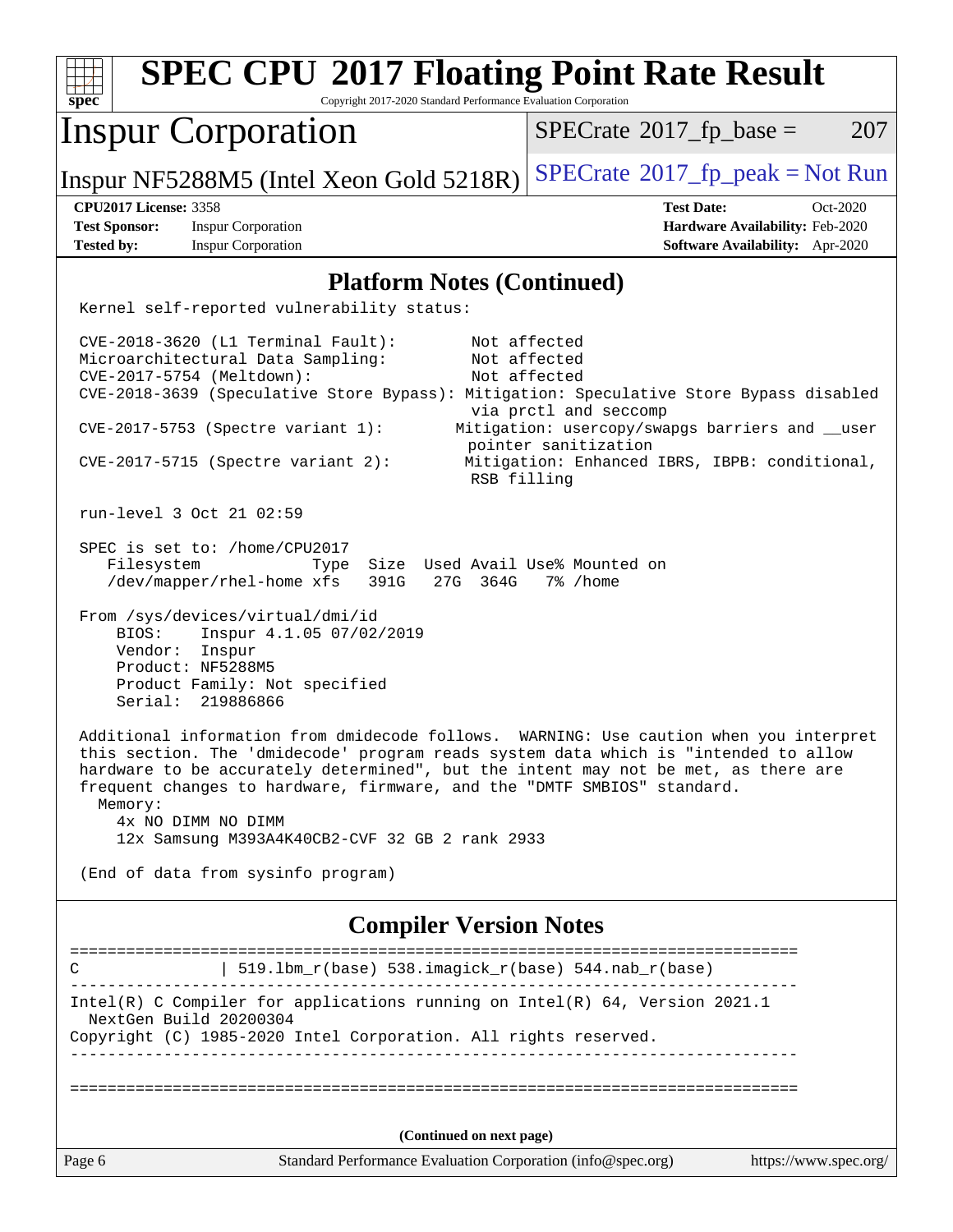| <b>SPEC CPU®2017 Floating Point Rate Result</b><br>Copyright 2017-2020 Standard Performance Evaluation Corporation<br>spec <sup>®</sup>                                                                                                                                                                                                                                                                                                   |                                                                                                     |
|-------------------------------------------------------------------------------------------------------------------------------------------------------------------------------------------------------------------------------------------------------------------------------------------------------------------------------------------------------------------------------------------------------------------------------------------|-----------------------------------------------------------------------------------------------------|
| <b>Inspur Corporation</b>                                                                                                                                                                                                                                                                                                                                                                                                                 | $SPECrate^{\circ}2017$ fp base =<br>207                                                             |
| Inspur NF5288M5 (Intel Xeon Gold 5218R)                                                                                                                                                                                                                                                                                                                                                                                                   | $SPECrate^{\circ}2017$ [p_peak = Not Run                                                            |
| <b>CPU2017 License: 3358</b><br><b>Test Sponsor:</b><br><b>Inspur Corporation</b><br><b>Inspur Corporation</b><br><b>Tested by:</b>                                                                                                                                                                                                                                                                                                       | <b>Test Date:</b><br>Oct-2020<br>Hardware Availability: Feb-2020<br>Software Availability: Apr-2020 |
| <b>Compiler Version Notes (Continued)</b><br>508.namd_r(base) 510.parest_r(base)<br>$C++$                                                                                                                                                                                                                                                                                                                                                 |                                                                                                     |
| Intel(R) C++ Compiler for applications running on Intel(R) 64, Version 2021.1<br>NextGen Build 20200304<br>Copyright (C) 1985-2020 Intel Corporation. All rights reserved.                                                                                                                                                                                                                                                                |                                                                                                     |
| $  511.povray_r(base) 526.blender_r(base)$<br>$C++$ , $C$                                                                                                                                                                                                                                                                                                                                                                                 | ===================================                                                                 |
| Intel(R) C++ Compiler for applications running on Intel(R) 64, Version 2021.1<br>NextGen Build 20200304<br>Copyright (C) 1985-2020 Intel Corporation. All rights reserved.<br>Intel(R) C Compiler for applications running on Intel(R) 64, Version 2021.1<br>NextGen Build 20200304<br>Copyright (C) 1985-2020 Intel Corporation. All rights reserved.                                                                                    |                                                                                                     |
| $C_{++}$ , C, Fortran   507.cactuBSSN_r(base)                                                                                                                                                                                                                                                                                                                                                                                             |                                                                                                     |
| Intel(R) C++ Compiler for applications running on Intel(R) $64$ , Version 2021.1<br>NextGen Build 20200304<br>Copyright (C) 1985-2020 Intel Corporation. All rights reserved.<br>Intel(R) C Compiler for applications running on Intel(R) 64, Version 2021.1<br>NextGen Build 20200304<br>Copyright (C) 1985-2020 Intel Corporation. All rights reserved.<br>$Intel(R)$ Fortran Intel(R) 64 Compiler for applications running on Intel(R) |                                                                                                     |
| 64, Version 19.1.1.217 Build 20200306<br>Copyright (C) 1985-2020 Intel Corporation. All rights reserved.                                                                                                                                                                                                                                                                                                                                  |                                                                                                     |
| Fortran   503.bwaves_r(base) 549.fotonik3d_r(base) 554.roms_r(base)                                                                                                                                                                                                                                                                                                                                                                       |                                                                                                     |
| $Intel(R)$ Fortran Intel(R) 64 Compiler for applications running on Intel(R)<br>64, Version 19.1.1.217 Build 20200306<br>Copyright (C) 1985-2020 Intel Corporation. All rights reserved.                                                                                                                                                                                                                                                  |                                                                                                     |
| Fortran, $C$   521.wrf_r(base) 527.cam4_r(base)                                                                                                                                                                                                                                                                                                                                                                                           |                                                                                                     |
| $Intel(R)$ Fortran Intel(R) 64 Compiler for applications running on Intel(R)<br>64, Version 19.1.1.217 Build 20200306<br>Copyright (C) 1985-2020 Intel Corporation. All rights reserved.<br>Intel(R) C Compiler for applications running on Intel(R) 64, Version 2021.1                                                                                                                                                                   |                                                                                                     |
| (Continued on next page)                                                                                                                                                                                                                                                                                                                                                                                                                  |                                                                                                     |
| Page 7                                                                                                                                                                                                                                                                                                                                                                                                                                    | Standard Performance Evaluation Corporation (info@spec.org)<br>https://www.spec.org/                |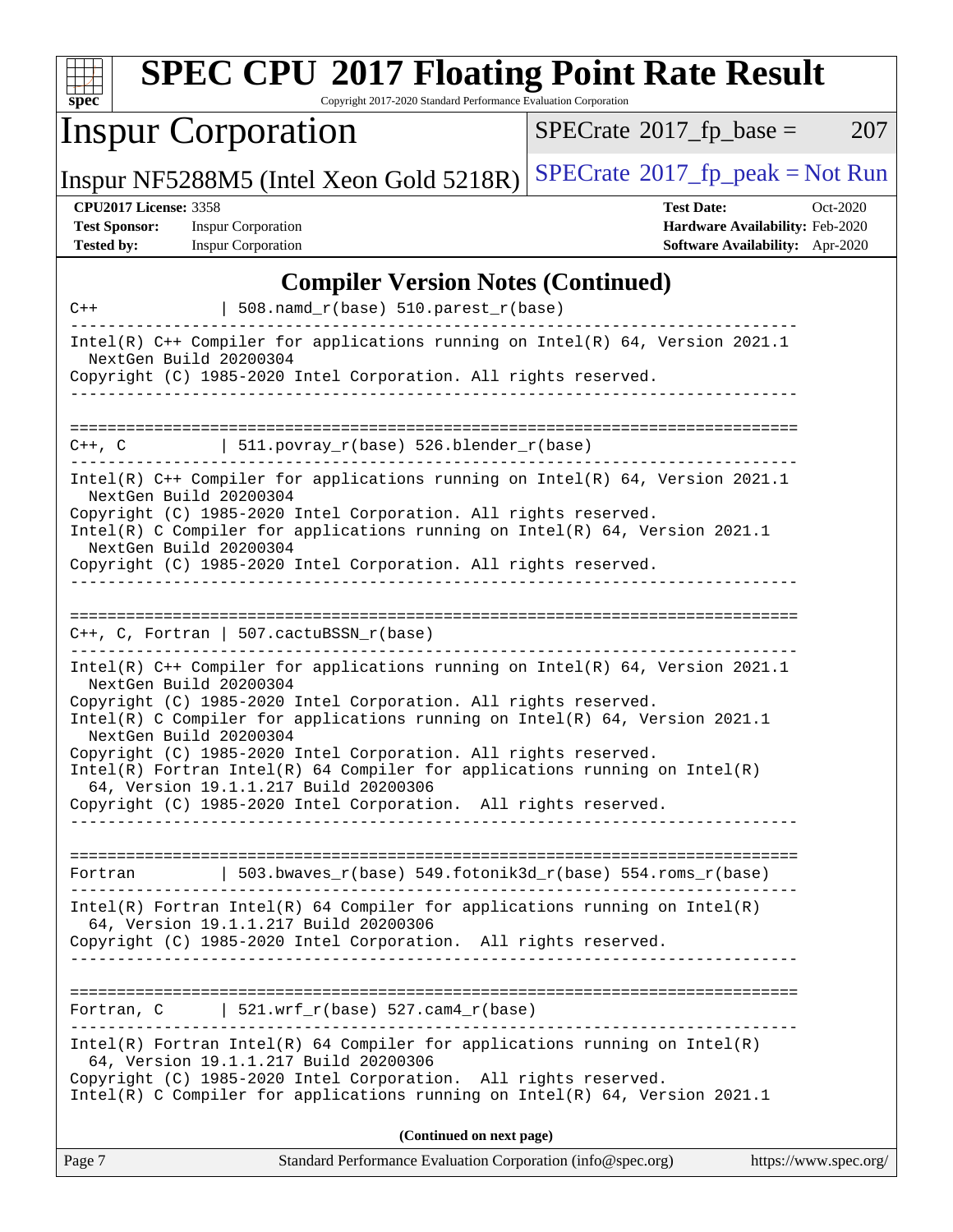

# **[SPEC CPU](http://www.spec.org/auto/cpu2017/Docs/result-fields.html#SPECCPU2017FloatingPointRateResult)[2017 Floating Point Rate Result](http://www.spec.org/auto/cpu2017/Docs/result-fields.html#SPECCPU2017FloatingPointRateResult)**

Copyright 2017-2020 Standard Performance Evaluation Corporation

## Inspur Corporation

 $SPECTate$ <sup>®</sup>[2017\\_fp\\_base =](http://www.spec.org/auto/cpu2017/Docs/result-fields.html#SPECrate2017fpbase) 207

Inspur NF5288M5 (Intel Xeon Gold  $5218R$ ) [SPECrate](http://www.spec.org/auto/cpu2017/Docs/result-fields.html#SPECrate2017fppeak)®[2017\\_fp\\_peak = N](http://www.spec.org/auto/cpu2017/Docs/result-fields.html#SPECrate2017fppeak)ot Run

**[Test Sponsor:](http://www.spec.org/auto/cpu2017/Docs/result-fields.html#TestSponsor)** Inspur Corporation **[Hardware Availability:](http://www.spec.org/auto/cpu2017/Docs/result-fields.html#HardwareAvailability)** Feb-2020 **[Tested by:](http://www.spec.org/auto/cpu2017/Docs/result-fields.html#Testedby)** Inspur Corporation **[Software Availability:](http://www.spec.org/auto/cpu2017/Docs/result-fields.html#SoftwareAvailability)** Apr-2020

**[CPU2017 License:](http://www.spec.org/auto/cpu2017/Docs/result-fields.html#CPU2017License)** 3358 **[Test Date:](http://www.spec.org/auto/cpu2017/Docs/result-fields.html#TestDate)** Oct-2020

## **[Compiler Version Notes \(Continued\)](http://www.spec.org/auto/cpu2017/Docs/result-fields.html#CompilerVersionNotes)**

NextGen Build 20200304

Copyright (C) 1985-2020 Intel Corporation. All rights reserved.

------------------------------------------------------------------------------

## **[Base Compiler Invocation](http://www.spec.org/auto/cpu2017/Docs/result-fields.html#BaseCompilerInvocation)**

[C benchmarks](http://www.spec.org/auto/cpu2017/Docs/result-fields.html#Cbenchmarks):

[icc](http://www.spec.org/cpu2017/results/res2020q4/cpu2017-20201022-24234.flags.html#user_CCbase_intel_icc_66fc1ee009f7361af1fbd72ca7dcefbb700085f36577c54f309893dd4ec40d12360134090235512931783d35fd58c0460139e722d5067c5574d8eaf2b3e37e92)

[C++ benchmarks:](http://www.spec.org/auto/cpu2017/Docs/result-fields.html#CXXbenchmarks) [icpc](http://www.spec.org/cpu2017/results/res2020q4/cpu2017-20201022-24234.flags.html#user_CXXbase_intel_icpc_c510b6838c7f56d33e37e94d029a35b4a7bccf4766a728ee175e80a419847e808290a9b78be685c44ab727ea267ec2f070ec5dc83b407c0218cded6866a35d07)

[Fortran benchmarks](http://www.spec.org/auto/cpu2017/Docs/result-fields.html#Fortranbenchmarks): [ifort](http://www.spec.org/cpu2017/results/res2020q4/cpu2017-20201022-24234.flags.html#user_FCbase_intel_ifort_8111460550e3ca792625aed983ce982f94888b8b503583aa7ba2b8303487b4d8a21a13e7191a45c5fd58ff318f48f9492884d4413fa793fd88dd292cad7027ca)

[Benchmarks using both Fortran and C](http://www.spec.org/auto/cpu2017/Docs/result-fields.html#BenchmarksusingbothFortranandC): [ifort](http://www.spec.org/cpu2017/results/res2020q4/cpu2017-20201022-24234.flags.html#user_CC_FCbase_intel_ifort_8111460550e3ca792625aed983ce982f94888b8b503583aa7ba2b8303487b4d8a21a13e7191a45c5fd58ff318f48f9492884d4413fa793fd88dd292cad7027ca) [icc](http://www.spec.org/cpu2017/results/res2020q4/cpu2017-20201022-24234.flags.html#user_CC_FCbase_intel_icc_66fc1ee009f7361af1fbd72ca7dcefbb700085f36577c54f309893dd4ec40d12360134090235512931783d35fd58c0460139e722d5067c5574d8eaf2b3e37e92)

[Benchmarks using both C and C++](http://www.spec.org/auto/cpu2017/Docs/result-fields.html#BenchmarksusingbothCandCXX): [icpc](http://www.spec.org/cpu2017/results/res2020q4/cpu2017-20201022-24234.flags.html#user_CC_CXXbase_intel_icpc_c510b6838c7f56d33e37e94d029a35b4a7bccf4766a728ee175e80a419847e808290a9b78be685c44ab727ea267ec2f070ec5dc83b407c0218cded6866a35d07) [icc](http://www.spec.org/cpu2017/results/res2020q4/cpu2017-20201022-24234.flags.html#user_CC_CXXbase_intel_icc_66fc1ee009f7361af1fbd72ca7dcefbb700085f36577c54f309893dd4ec40d12360134090235512931783d35fd58c0460139e722d5067c5574d8eaf2b3e37e92)

[Benchmarks using Fortran, C, and C++:](http://www.spec.org/auto/cpu2017/Docs/result-fields.html#BenchmarksusingFortranCandCXX) [icpc](http://www.spec.org/cpu2017/results/res2020q4/cpu2017-20201022-24234.flags.html#user_CC_CXX_FCbase_intel_icpc_c510b6838c7f56d33e37e94d029a35b4a7bccf4766a728ee175e80a419847e808290a9b78be685c44ab727ea267ec2f070ec5dc83b407c0218cded6866a35d07) [icc](http://www.spec.org/cpu2017/results/res2020q4/cpu2017-20201022-24234.flags.html#user_CC_CXX_FCbase_intel_icc_66fc1ee009f7361af1fbd72ca7dcefbb700085f36577c54f309893dd4ec40d12360134090235512931783d35fd58c0460139e722d5067c5574d8eaf2b3e37e92) [ifort](http://www.spec.org/cpu2017/results/res2020q4/cpu2017-20201022-24234.flags.html#user_CC_CXX_FCbase_intel_ifort_8111460550e3ca792625aed983ce982f94888b8b503583aa7ba2b8303487b4d8a21a13e7191a45c5fd58ff318f48f9492884d4413fa793fd88dd292cad7027ca)

## **[Base Portability Flags](http://www.spec.org/auto/cpu2017/Docs/result-fields.html#BasePortabilityFlags)**

 503.bwaves\_r: [-DSPEC\\_LP64](http://www.spec.org/cpu2017/results/res2020q4/cpu2017-20201022-24234.flags.html#suite_basePORTABILITY503_bwaves_r_DSPEC_LP64) 507.cactuBSSN\_r: [-DSPEC\\_LP64](http://www.spec.org/cpu2017/results/res2020q4/cpu2017-20201022-24234.flags.html#suite_basePORTABILITY507_cactuBSSN_r_DSPEC_LP64) 508.namd\_r: [-DSPEC\\_LP64](http://www.spec.org/cpu2017/results/res2020q4/cpu2017-20201022-24234.flags.html#suite_basePORTABILITY508_namd_r_DSPEC_LP64) 510.parest\_r: [-DSPEC\\_LP64](http://www.spec.org/cpu2017/results/res2020q4/cpu2017-20201022-24234.flags.html#suite_basePORTABILITY510_parest_r_DSPEC_LP64) 511.povray\_r: [-DSPEC\\_LP64](http://www.spec.org/cpu2017/results/res2020q4/cpu2017-20201022-24234.flags.html#suite_basePORTABILITY511_povray_r_DSPEC_LP64) 519.lbm\_r: [-DSPEC\\_LP64](http://www.spec.org/cpu2017/results/res2020q4/cpu2017-20201022-24234.flags.html#suite_basePORTABILITY519_lbm_r_DSPEC_LP64) 521.wrf\_r: [-DSPEC\\_LP64](http://www.spec.org/cpu2017/results/res2020q4/cpu2017-20201022-24234.flags.html#suite_basePORTABILITY521_wrf_r_DSPEC_LP64) [-DSPEC\\_CASE\\_FLAG](http://www.spec.org/cpu2017/results/res2020q4/cpu2017-20201022-24234.flags.html#b521.wrf_r_baseCPORTABILITY_DSPEC_CASE_FLAG) [-convert big\\_endian](http://www.spec.org/cpu2017/results/res2020q4/cpu2017-20201022-24234.flags.html#user_baseFPORTABILITY521_wrf_r_convert_big_endian_c3194028bc08c63ac5d04de18c48ce6d347e4e562e8892b8bdbdc0214820426deb8554edfa529a3fb25a586e65a3d812c835984020483e7e73212c4d31a38223) 526.blender\_r: [-DSPEC\\_LP64](http://www.spec.org/cpu2017/results/res2020q4/cpu2017-20201022-24234.flags.html#suite_basePORTABILITY526_blender_r_DSPEC_LP64) [-DSPEC\\_LINUX](http://www.spec.org/cpu2017/results/res2020q4/cpu2017-20201022-24234.flags.html#b526.blender_r_baseCPORTABILITY_DSPEC_LINUX) [-funsigned-char](http://www.spec.org/cpu2017/results/res2020q4/cpu2017-20201022-24234.flags.html#user_baseCPORTABILITY526_blender_r_force_uchar_40c60f00ab013830e2dd6774aeded3ff59883ba5a1fc5fc14077f794d777847726e2a5858cbc7672e36e1b067e7e5c1d9a74f7176df07886a243d7cc18edfe67) 527.cam4\_r: [-DSPEC\\_LP64](http://www.spec.org/cpu2017/results/res2020q4/cpu2017-20201022-24234.flags.html#suite_basePORTABILITY527_cam4_r_DSPEC_LP64) [-DSPEC\\_CASE\\_FLAG](http://www.spec.org/cpu2017/results/res2020q4/cpu2017-20201022-24234.flags.html#b527.cam4_r_baseCPORTABILITY_DSPEC_CASE_FLAG) 538.imagick\_r: [-DSPEC\\_LP64](http://www.spec.org/cpu2017/results/res2020q4/cpu2017-20201022-24234.flags.html#suite_basePORTABILITY538_imagick_r_DSPEC_LP64) 544.nab\_r: [-DSPEC\\_LP64](http://www.spec.org/cpu2017/results/res2020q4/cpu2017-20201022-24234.flags.html#suite_basePORTABILITY544_nab_r_DSPEC_LP64) 549.fotonik3d\_r: [-DSPEC\\_LP64](http://www.spec.org/cpu2017/results/res2020q4/cpu2017-20201022-24234.flags.html#suite_basePORTABILITY549_fotonik3d_r_DSPEC_LP64) 554.roms\_r: [-DSPEC\\_LP64](http://www.spec.org/cpu2017/results/res2020q4/cpu2017-20201022-24234.flags.html#suite_basePORTABILITY554_roms_r_DSPEC_LP64)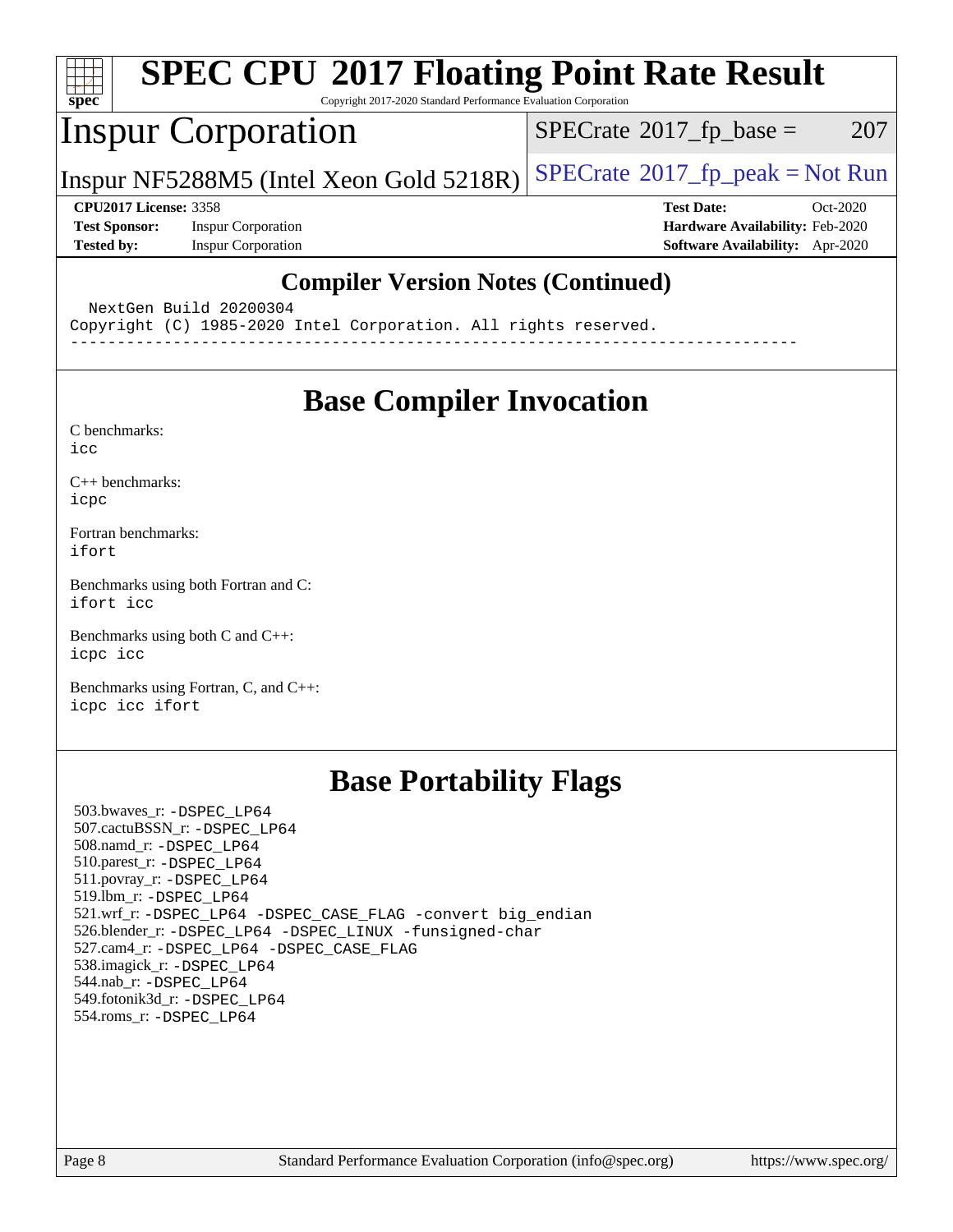| <b>SPEC CPU®2017 Floating Point Rate Result</b><br>Copyright 2017-2020 Standard Performance Evaluation Corporation<br>spec                                                                                                                                                                                                                                                                                                                                                                          |                                               |  |  |  |
|-----------------------------------------------------------------------------------------------------------------------------------------------------------------------------------------------------------------------------------------------------------------------------------------------------------------------------------------------------------------------------------------------------------------------------------------------------------------------------------------------------|-----------------------------------------------|--|--|--|
| <b>Inspur Corporation</b>                                                                                                                                                                                                                                                                                                                                                                                                                                                                           | $SPECTate$ <sup>®</sup> 2017_fp_base =<br>207 |  |  |  |
| Inspur NF5288M5 (Intel Xeon Gold 5218R)                                                                                                                                                                                                                                                                                                                                                                                                                                                             | $SPECrate^{\circ}2017rfp peak = Not Run$      |  |  |  |
| <b>CPU2017 License: 3358</b><br><b>Test Date:</b><br>Oct-2020<br><b>Test Sponsor:</b><br>Hardware Availability: Feb-2020<br><b>Inspur Corporation</b><br><b>Tested by:</b><br><b>Inspur Corporation</b><br>Software Availability: Apr-2020                                                                                                                                                                                                                                                          |                                               |  |  |  |
| <b>Base Optimization Flags</b>                                                                                                                                                                                                                                                                                                                                                                                                                                                                      |                                               |  |  |  |
| C benchmarks:<br>-m64 -qnextgen -std=c11<br>-Wl,-plugin-opt=-x86-branches-within-32B-boundaries -Wl,-z, muldefs<br>-fuse-ld=gold -xCORE-AVX512 -Ofast -ffast-math -flto -mfpmath=sse<br>-funroll-loops -qopt-mem-layout-trans=4<br>-L/usr/local/jemalloc64-5.0.1/lib -ljemalloc                                                                                                                                                                                                                     |                                               |  |  |  |
| $C++$ benchmarks:<br>-m64 -qnextgen -Wl,-plugin-opt=-x86-branches-within-32B-boundaries<br>-Wl,-z, muldefs -fuse-ld=gold -xCORE-AVX512 -Ofast -ffast-math -flto<br>-mfpmath=sse -funroll-loops -qopt-mem-layout-trans=4<br>-L/usr/local/jemalloc64-5.0.1/lib -ljemalloc                                                                                                                                                                                                                             |                                               |  |  |  |
| Fortran benchmarks:<br>-m64 -Wl,-plugin-opt=-x86-branches-within-32B-boundaries -Wl,-z, muldefs<br>-fuse-ld=gold -xCORE-AVX512 -03 -ipo -no-prec-div -qopt-prefetch<br>-ffinite-math-only -qopt-multiple-gather-scatter-by-shuffles<br>-qopt-mem-layout-trans=4 -nostandard-realloc-lhs -align array32byte<br>-auto -mbranches-within-32B-boundaries<br>-L/usr/local/jemalloc64-5.0.1/lib -ljemalloc                                                                                                |                                               |  |  |  |
| Benchmarks using both Fortran and C:<br>-m64 -qnextgen -std=c11<br>-Wl,-plugin-opt=-x86-branches-within-32B-boundaries -Wl,-z, muldefs<br>-fuse-ld=gold -xCORE-AVX512 -Ofast -ffast-math -flto -mfpmath=sse<br>-funroll-loops -qopt-mem-layout-trans=4 -03 -ipo -no-prec-div<br>-qopt-prefetch -ffinite-math-only<br>-qopt-multiple-gather-scatter-by-shuffles -nostandard-realloc-lhs<br>-align array32byte -auto -mbranches-within-32B-boundaries<br>-L/usr/local/jemalloc64-5.0.1/lib -ljemalloc |                                               |  |  |  |
| Benchmarks using both C and C++:<br>-m64 -qnextgen -std=c11<br>-Wl,-plugin-opt=-x86-branches-within-32B-boundaries -Wl,-z, muldefs<br>-fuse-ld=gold -xCORE-AVX512 -Ofast -ffast-math -flto -mfpmath=sse<br>-funroll-loops -qopt-mem-layout-trans=4<br>-L/usr/local/jemalloc64-5.0.1/lib -ljemalloc                                                                                                                                                                                                  |                                               |  |  |  |
| Benchmarks using Fortran, C, and C++:<br>-m64 -qnextgen -std=c11<br>-Wl,-plugin-opt=-x86-branches-within-32B-boundaries -Wl,-z, muldefs<br>-fuse-ld=gold -xCORE-AVX512 -Ofast -ffast-math -flto -mfpmath=sse<br>-funroll-loops -qopt-mem-layout-trans=4 -03 -ipo -no-prec-div<br>-qopt-prefetch -ffinite-math-only<br>-qopt-multiple-gather-scatter-by-shuffles -nostandard-realloc-lhs<br>-align array32byte -auto -mbranches-within-32B-boundaries                                                |                                               |  |  |  |
| (Continued on next page)                                                                                                                                                                                                                                                                                                                                                                                                                                                                            |                                               |  |  |  |

| Page 9 | Standard Performance Evaluation Corporation (info@spec.org) | https://www.spec.org/ |
|--------|-------------------------------------------------------------|-----------------------|
|        |                                                             |                       |